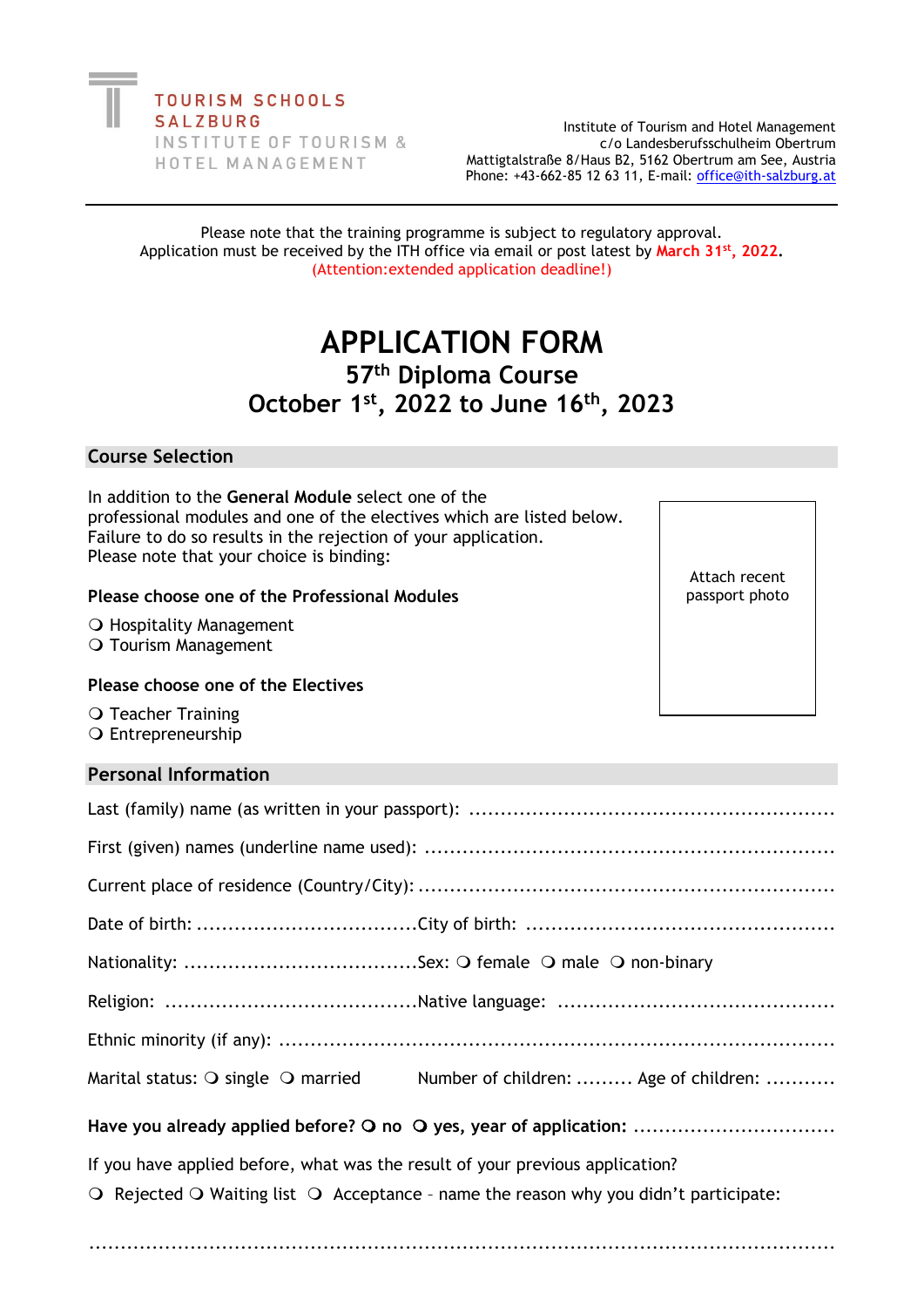# **Current address and contact details**

| WhatsApp available: $\bigcirc$ yes $\bigcirc$ no |
|--------------------------------------------------|
|                                                  |
|                                                  |
|                                                  |

# **Occupation**

Describe your role and responsibilities of your position:

Further previous employments (most recent job first):

| from | to | function | Institution/company |
|------|----|----------|---------------------|
|      |    |          |                     |
|      |    |          |                     |
|      |    |          |                     |
|      |    |          |                     |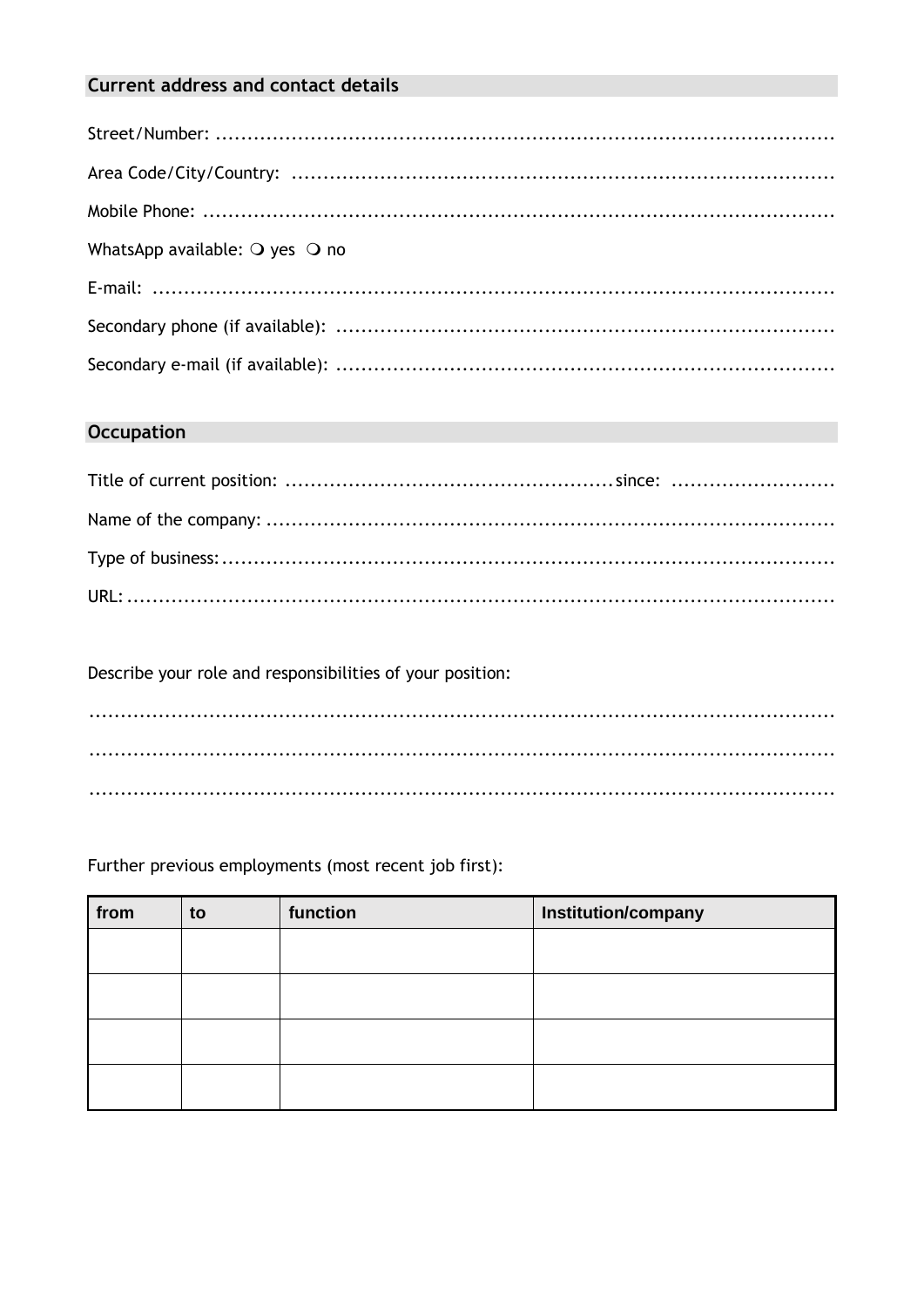## **Education**

List in chronological order, all secondary (high school or equivalent) and post-secondary institutions in which you are presently enrolled, or those you have attended regardless of duration. Please submit official academic records (in English language).

| from | to | name/place of institution | degree or qualification earned |
|------|----|---------------------------|--------------------------------|
|      |    |                           |                                |
|      |    |                           |                                |
|      |    |                           |                                |
|      |    |                           |                                |

State the A´level certificate or equivalent (KCSE, WASSCE, BHSEC, UCE & UACE, etc.) you have taken:

Name of Examination:...........................................................................................

Country and Date of Exam: ....................................................................................

### **Language Skills**

Is English your native language?

- Yes
- O No

If your native language is not English, an internationally recognized certificate (TOEFL, Cambridge or equivalent) proving knowledge of English on Level B2 or higher is required. Please state the name, date, and result of the exam.

...............................................................................................................

Or, if your native language is not English, but your secondary education was conducted in English you are eligible to provide a written confirmation from your school/university. Please state here the name of the institution and number of years you were taught in English.

...............................................................................................................

Do you have German language skills?

No

- Yes please specify your level:
	- O basic knowledge
	- O moderate
	- good
	- $\overline{O}$  very good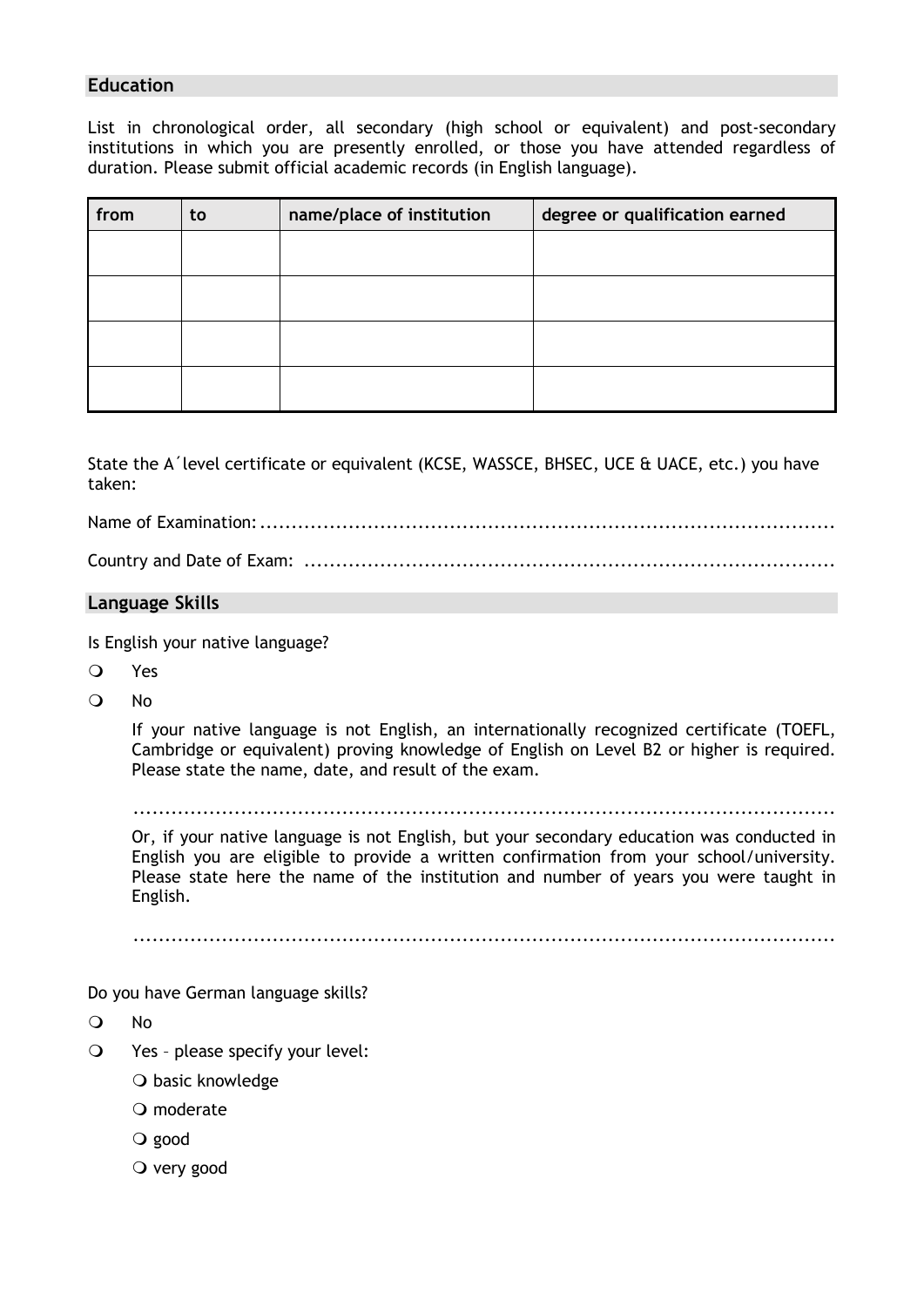### **Professional activities abroad**

Have you studied or worked abroad before? Indicate the year, duration, kind of activity, institution, country and, (if any) the sponsoring institution:

...................................................................................................................... ...................................................................................................................... ...................................................................................................................... ......................................................................................................................

## **Recommendations**

Indicate – if existing – further persons that can give us independent information about your professional/academic background (name, position/company/relation to you, e-mail & phone):

1. ................................................................................................................. 2. ................................................................................................................. 3. .................................................................................................................

# **Scholarship**

The Austrian Development Cooperation offers about 30 scholarships for ADC priority countries and developing countries (for details refer to the "admission and fees" section of our website: [www.ith-salzburg.at\)](http://www.ith-salzburg.at/).

To be considered for a scholarship your application must arrive at the Institute of Tourism and Hotel Management in Salzburg, Austria via e-mail or postal service latest by March 15<sup>th</sup>, 2022.

#### **What kind of scholarship do you apply for?**

- $\square$  Scholarship for ADC Priority Countries limited to applicants from Ethiopia, Uganda, Burkina Faso, Mozambique, Bhutan, Palestinian Territories, Georgia, Armenia Includes tuition fee, health insurance, accommodation, travel costs, course materials, meals plus pocket money of approx: € 205 per month.
- $\Box$  Scholarship for Developing Countries: Includes tuition fee, health insurance, course materials, meals from Monday – Friday plus pocket money of approx: € 205 per month. Not included: accommodation fee (approx.  $\epsilon$  1.700,00), travel costs, meals during the weekends and holidays (these expenses have to be covered by the student).
- □ No scholarship needed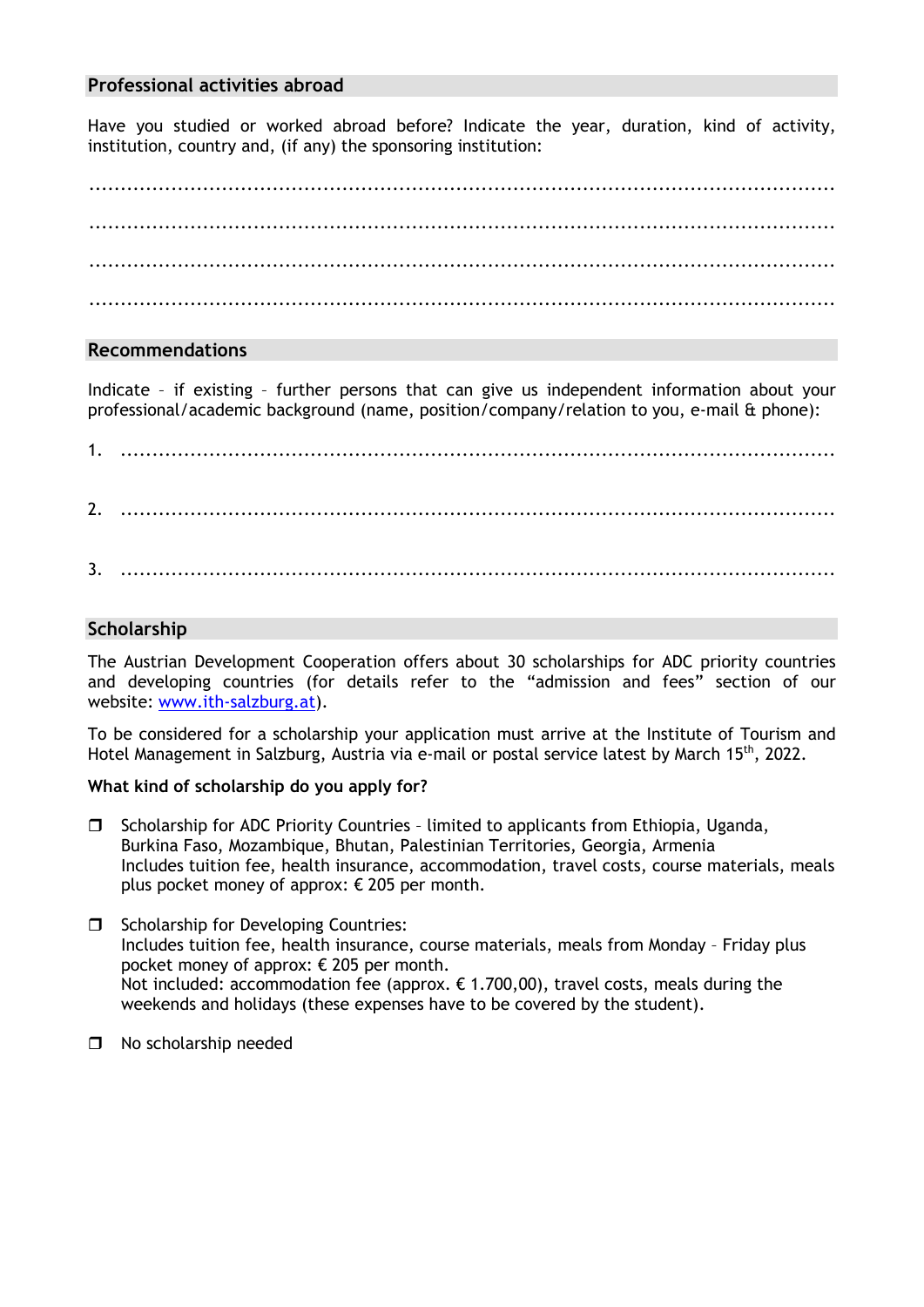#### **Requirements**

#### **General Requirements**

- $\checkmark$  At least 1 year experience in the hospitality or tourism industry Please provide proof of occupation. If your present employer supports your application then hand in a personal recommendation.
- $\checkmark$  Age limit: 35 years
- $\checkmark$  GCE-A' Level or equivalent (matriculation), which enables enrollment at a university
- $\checkmark$  Knowledge of English on B2 level

#### **Documents**

Please make sure that all documents are translated into English! All documents may be handed in as copies/scans. Authenticity of the certificate must be produced on demand.

- $\checkmark$  Passport (valid at least until end of September 2023)
- $\checkmark$  Birth certificate
- $\checkmark$  GCE-A Level certificate or equivalent
- $\checkmark$  Other academic certificates, diplomas, vocational training, degrees
- $\checkmark$  Transcripts of your diploma, degree, etc
- ✓ Curriculum Vitae
- $\checkmark$  Proof of Occupation of one year experience in the hotel or tourism industry
- $\checkmark$  Recommendation letter (if possible from your present employer)
- $\checkmark$  Certificate proving knowledge of English on B2 level or a Certificate of a school/university that your education was conducted in English (TOEFL IBT score: min. 65-78 points or TOEFL paper based test score: 513 – 547 or TOEFL CBT score: 183 – 210 or IELTS score: min. 5.5 or Cambridge: min. FCE) or
- $\checkmark$  Letter of Motivation covering the following topics (1-2 pages) Why are you applying for this course and what are your expectations? Why have you chosen Hotel/Tourism management and Teacher Training/Entrepreneurship? What are your professional plans after your return and how will you use the knowledge gained at ITH.
- $\checkmark$  Proof of COVID-19 vaccination (if available)

Please note that if the application is not filled out properly (full address, telephone numbers with area codes, attachments etc.) and is not complete (see all required documents on previous page), the application will not be considered.

The application has to be legible, be filled out in English language and signed.

If you send your application by email, please make sure that you send your attachments as a pdf in a maximum of two emails and name them comprehensibly.

The entire documents have to be in English language, if not they have to be translated into English language. In this case, copies of the document and translation have to be submitted.

Ensure to accurately fill out all application parts, regardless of whether the information has been written in your CV/Resume or not.